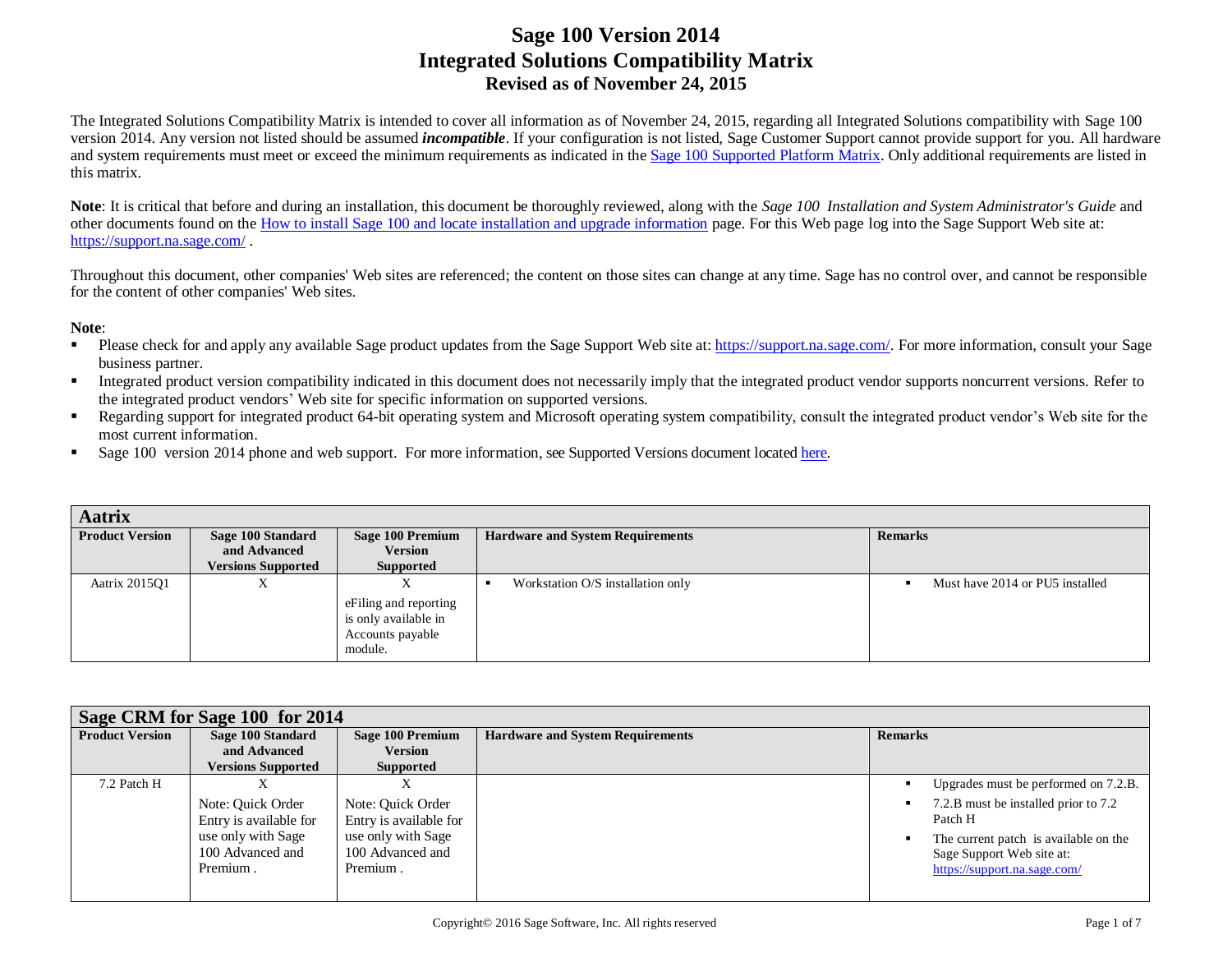|                        | Sage CRM for Sage 100 for 2014                                                                    |                                                                                                   |                                         |                                                                                                                                                                                                                                                                                                                 |  |  |  |
|------------------------|---------------------------------------------------------------------------------------------------|---------------------------------------------------------------------------------------------------|-----------------------------------------|-----------------------------------------------------------------------------------------------------------------------------------------------------------------------------------------------------------------------------------------------------------------------------------------------------------------|--|--|--|
| <b>Product Version</b> | Sage 100 Standard<br>and Advanced                                                                 | Sage 100 Premium<br><b>Version</b>                                                                | <b>Hardware and System Requirements</b> | <b>Remarks</b>                                                                                                                                                                                                                                                                                                  |  |  |  |
|                        | <b>Versions Supported</b>                                                                         | <b>Supported</b>                                                                                  |                                         |                                                                                                                                                                                                                                                                                                                 |  |  |  |
| $7.3$ and              | л                                                                                                 |                                                                                                   |                                         | 2014 and 2014 PU5 must be installed.                                                                                                                                                                                                                                                                            |  |  |  |
| 7.3 Patch A            | Note: Ouick Order<br>Entry is available for<br>use only with Sage<br>100 Advanced and<br>Premium. | Note: Ouick Order<br>Entry is available for<br>use only with Sage<br>100 Advanced and<br>Premium. |                                         | Refer KB 57398 and 60683 while<br>upgrading from CRM 7.2 to 7.3. Click<br>on the link or search for the ID after<br>logging into the Sage Knowledgebase.<br>7.3 must be installed prior to 7.3 Patch<br>A<br>The current patch is available on the<br>Sage Support Web site at:<br>https://support.na.sage.com/ |  |  |  |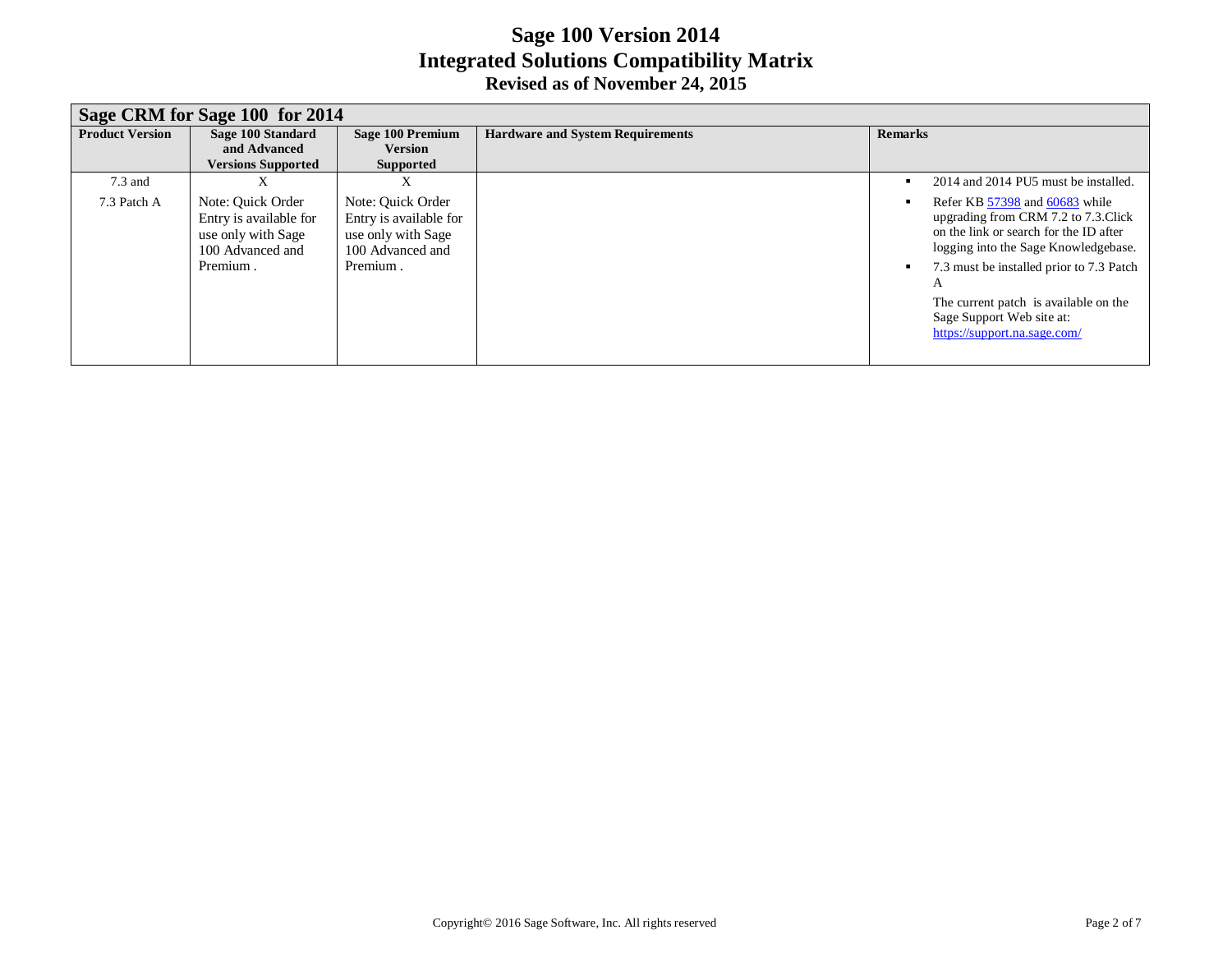| <b>Sage Abra Suite</b> |                                                                |                                                               |                                                                                                                                                                                                                                                                                                                                                                                                                                                                                                                                         |                                                                                                                                                                                                                                                                                                                                              |  |
|------------------------|----------------------------------------------------------------|---------------------------------------------------------------|-----------------------------------------------------------------------------------------------------------------------------------------------------------------------------------------------------------------------------------------------------------------------------------------------------------------------------------------------------------------------------------------------------------------------------------------------------------------------------------------------------------------------------------------|----------------------------------------------------------------------------------------------------------------------------------------------------------------------------------------------------------------------------------------------------------------------------------------------------------------------------------------------|--|
| <b>Product Version</b> | Sage 100 Standard<br>and Advanced<br><b>Versions Supported</b> | <b>Sage 100 Premium</b><br><b>Version</b><br><b>Supported</b> | <b>Hardware and System Requirements</b>                                                                                                                                                                                                                                                                                                                                                                                                                                                                                                 | <b>Remarks</b>                                                                                                                                                                                                                                                                                                                               |  |
| 9.2                    | X                                                              | X                                                             | <b>IMPORTANT HOT FIX REQUIRED:</b> You <b>must</b> install the Abra Hot<br>Fix to prevent data corruption from occurring in Sage 100, for more<br>details log into Sage Knowledgebase at https://support.na.sage.com and in<br>the search field type 49288 and click Search or click link after logging<br>into Sage Knowledgebase KB ID 49288<br>Please thoroughly read the article for exact steps required to be done<br>before and after installing the Hot Fix.                                                                    | Abra HR 9.2 to Sage 100 Link is<br>$\blacksquare$<br>required to integrate with Payroll<br>module.<br><b>Contact Sage Employer Solutions</b><br>group for integration options.<br>Premium version only integrates with<br>Sage HRMS or Sage ABRA Suite G/L<br>Link using General Ledger Exchange                                             |  |
| <b>Sage HRMS</b>       |                                                                |                                                               |                                                                                                                                                                                                                                                                                                                                                                                                                                                                                                                                         |                                                                                                                                                                                                                                                                                                                                              |  |
| <b>Product Version</b> | Sage 100 Standard<br>and Advanced<br><b>Versions Supported</b> | <b>Sage 100 Premium</b><br><b>Version</b><br><b>Supported</b> | <b>Hardware and System Requirements</b>                                                                                                                                                                                                                                                                                                                                                                                                                                                                                                 | <b>Remarks</b>                                                                                                                                                                                                                                                                                                                               |  |
| 2014                   | X<br>Sage 100 PU3(5.10.3)<br>or higher                         | X                                                             | <b>IMPORTANT HOT FIX REQUIRED:</b> You must install the HRMS Hot<br>Fix to prevent data corruption from occurring in Sage 100, for more<br>details log into Sage Knowledgebase at https://support.na.sage.com and in<br>the search field type 49288 and click Search or click link after logging<br>into Sage Knowledgebase KB ID 49288<br>Please thoroughly read the article for exact steps required to be done<br>before and after installing the Hot Fix.<br>Note: this hot fix is included in version HRMS 2015. (Version 10.5018) | HRMS to Sage 100 Link is required<br>٠<br>to integrate with Payroll module<br><b>Contact Sage Employer Solutions</b><br>group for integration options.<br>Premium version only integrates with<br>$\blacksquare$<br>Sage HRMS or Sage ABRA Suite G/L<br>Link using General Ledger Exchange<br>or VI import<br>Must have Sage 100 2014 PU3 or |  |
| 2015                   | X<br>Sage 100 PU3(5.10.3)<br>or higher                         | X                                                             |                                                                                                                                                                                                                                                                                                                                                                                                                                                                                                                                         | higher installed before installing<br>HRMS hot fix                                                                                                                                                                                                                                                                                           |  |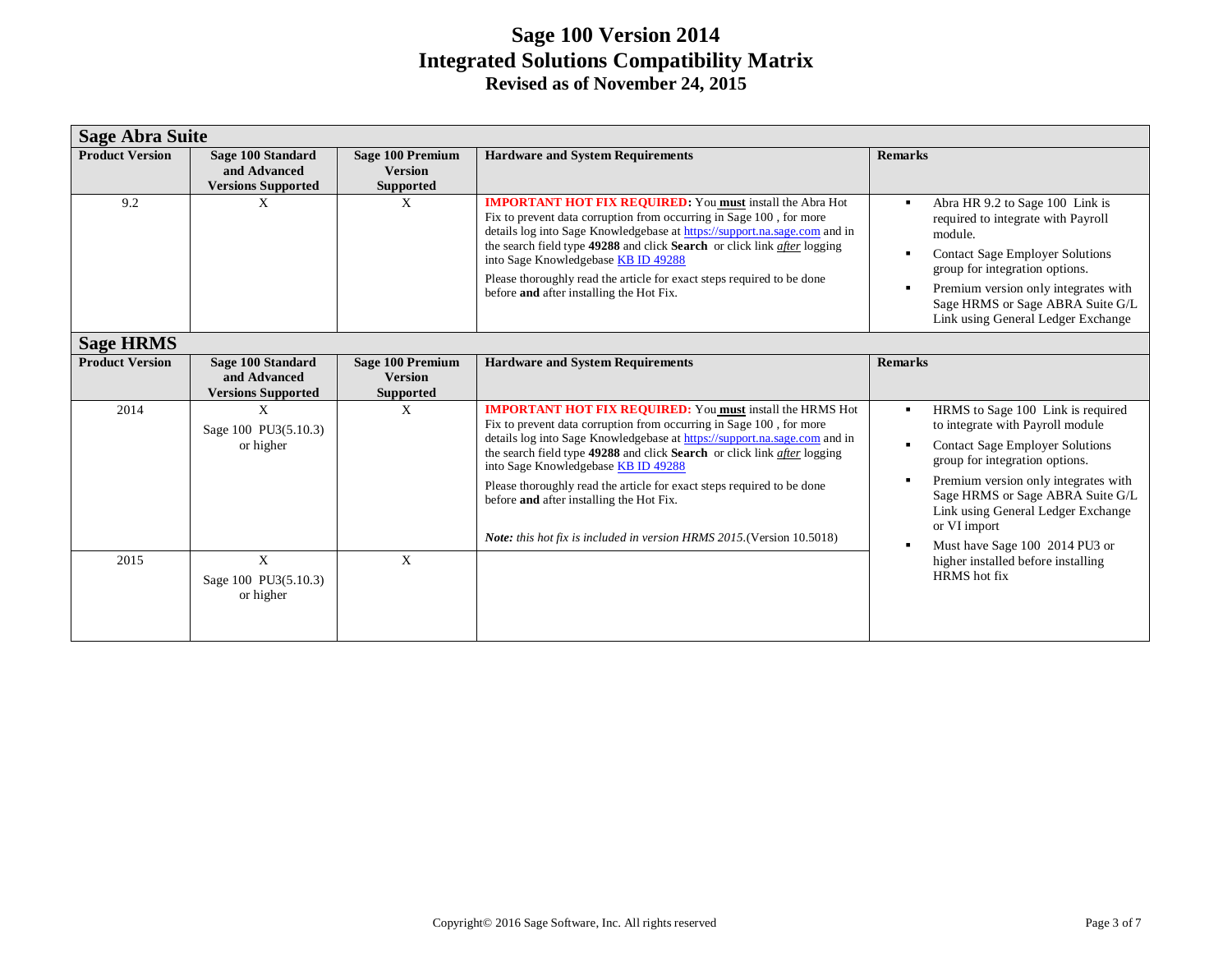|                        | <b>Sage Fixed Assets - Depreciation-Network</b>                                |                                                        |                                                                                       |                                                                                                                                                                                                                                                                                                                     |  |
|------------------------|--------------------------------------------------------------------------------|--------------------------------------------------------|---------------------------------------------------------------------------------------|---------------------------------------------------------------------------------------------------------------------------------------------------------------------------------------------------------------------------------------------------------------------------------------------------------------------|--|
| <b>Product Version</b> | Sage 100 Standard and<br><b>Advanced</b><br><b>Versions Supported</b>          | Sage 100 Premium<br><b>Version</b><br><b>Supported</b> | <b>Hardware and System Requirements</b>                                               | <b>Remarks</b>                                                                                                                                                                                                                                                                                                      |  |
| 2015.2                 | X<br>Minimum version<br>required Sage 100 2014                                 |                                                        | Remote access; cannot be used across subnets without Terminal<br>Server and/or Citrix | Due to frequent tax law changes, the most<br>current version of Sage Fixed Assets -<br>Depreciation-Network should be used.                                                                                                                                                                                         |  |
|                        | Update 7                                                                       |                                                        |                                                                                       | The allocation feature in Sage Fixed Assets<br>which allows multiple G/L Accounts is not<br>supported, only single G/L Account for each<br>asset can be integrated into Sage 100.                                                                                                                                   |  |
|                        | <b>Sage Fixed Assets – Depreciation-Standalone</b>                             |                                                        |                                                                                       |                                                                                                                                                                                                                                                                                                                     |  |
| 2015.2                 | Standard version only<br>Minimum version<br>required Sage 100 2014<br>Update 7 |                                                        | Remote access; cannot be used across subnets without Terminal<br>Server and/or Citrix | Due to frequent tax law changes, the most<br>current version of Sage Fixed Assets –<br>Depreciation-Standalone should be used.<br>The allocation feature in Sage Fixed Assets<br>which allows multiple G/L Accounts is not<br>supported, only single G/L Account for each<br>asset can be integrated into Sage 100. |  |

| <b>Sage Fixed Assets – Lite Depreciation</b> |                                                                                |                                                               |                                                                                       |                                                                                                                                                                                                                                                                                                               |  |
|----------------------------------------------|--------------------------------------------------------------------------------|---------------------------------------------------------------|---------------------------------------------------------------------------------------|---------------------------------------------------------------------------------------------------------------------------------------------------------------------------------------------------------------------------------------------------------------------------------------------------------------|--|
| 2015.2                                       | Standard version only<br>Minimum version<br>required Sage 100 2014<br>Update 7 |                                                               | Remote access; cannot be used across subnets without Terminal<br>Server and/or Citrix | Due to frequent tax law changes, the most<br>current version of Sage Fixed Assets – Lite<br>Depreciation should be used.<br>The allocation feature in Sage Fixed Assets<br>which allows multiple G/L Accounts is not<br>supported, only single G/L Account for each<br>asset can be integrated into Sage 100. |  |
|                                              | <b>Sage Fixed Assets – Premier Depreciation</b>                                |                                                               |                                                                                       |                                                                                                                                                                                                                                                                                                               |  |
| <b>Product Version</b>                       | Sage 100 Standard and<br><b>Advanced</b><br><b>Versions Supported</b>          | <b>Sage 100 Premium</b><br><b>Version</b><br><b>Supported</b> | <b>Hardware and System Requirements</b>                                               | <b>Remarks</b>                                                                                                                                                                                                                                                                                                |  |
| 2015.2                                       |                                                                                | X                                                             | Remote access; cannot be used across subnets without Terminal<br>Server and/or Citrix | Due to frequent tax law changes, the most<br>current version and Product Update of Sage 100<br>should be used.                                                                                                                                                                                                |  |
|                                              |                                                                                |                                                               |                                                                                       | Sage 100 Premium Visual Integrator module is<br>required. Only GL Depreciation Link is<br>supported                                                                                                                                                                                                           |  |
|                                              |                                                                                |                                                               |                                                                                       | The allocation feature in Sage Fixed Assets<br>which allows multiple G/L Accounts is not<br>supported, only single G/L Account for each<br>asset can be integrated into Sage 100.                                                                                                                             |  |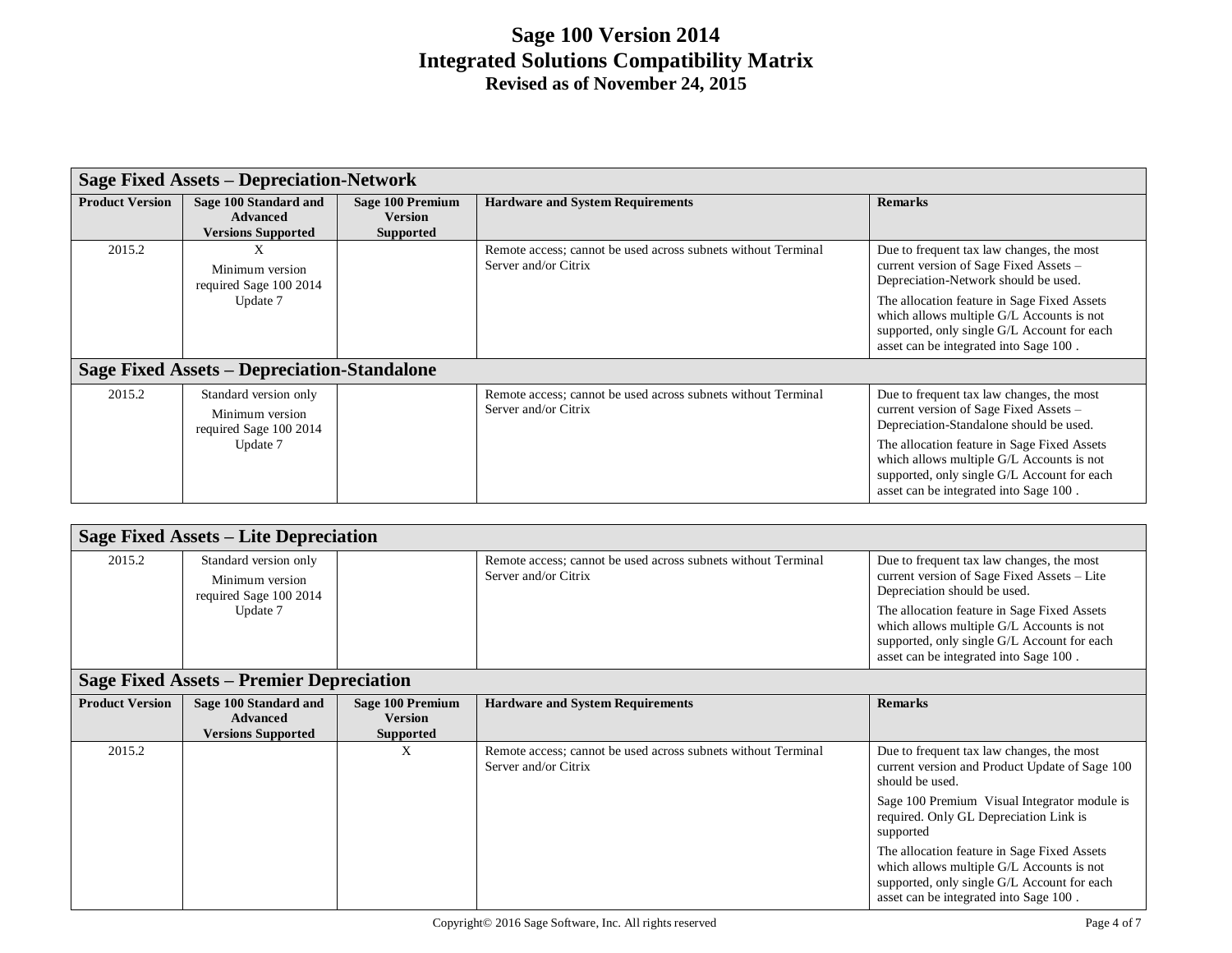| <b>SAP Crystal Reports 2011 for Sage</b> |                           |                  |                                         |                |  |  |
|------------------------------------------|---------------------------|------------------|-----------------------------------------|----------------|--|--|
| <b>Product Version</b>                   | Sage 100 Standard and     | Sage 100 Premium | <b>Hardware and System Requirements</b> | <b>Remarks</b> |  |  |
|                                          | <b>Advanced</b>           | <b>Version</b>   |                                         |                |  |  |
|                                          | <b>Versions Supported</b> | <b>Supported</b> |                                         |                |  |  |
| 2011                                     |                           | 77               |                                         |                |  |  |

| <b>Microsoft Office</b> |                                                                       |                                                 |                                         |                                                                        |  |
|-------------------------|-----------------------------------------------------------------------|-------------------------------------------------|-----------------------------------------|------------------------------------------------------------------------|--|
| <b>Product Version</b>  | Sage 100 Standard and<br><b>Advanced</b><br><b>Versions Supported</b> | Sage 100 Premium<br><b>Version</b><br>Supported | <b>Hardware and System Requirements</b> | <b>Remarks</b>                                                         |  |
| 2013                    |                                                                       | л                                               |                                         | 32 and 64-bit versions supported.<br>See KB 53091 for more information |  |
| 2010                    |                                                                       | $\mathbf{v}$<br>л                               |                                         | 32 and 64-bit versions supported.<br>See KB 53091 for more information |  |
| 2007                    |                                                                       | $\Lambda$                                       |                                         |                                                                        |  |

| Microsoft Office 365   |                           |                     |                                         |                                      |  |
|------------------------|---------------------------|---------------------|-----------------------------------------|--------------------------------------|--|
| <b>Product Version</b> | Sage 100 Standard and     | Sage 100 Premium    | <b>Hardware and System Requirements</b> | <b>Remarks</b>                       |  |
|                        | <b>Advanced</b>           | <b>ER'P Version</b> |                                         |                                      |  |
|                        | <b>Versions Supported</b> | <b>Supported</b>    |                                         |                                      |  |
| Desktop Versions       |                           | л                   |                                         | Sage 100 does not integrate with the |  |
|                        |                           |                     |                                         | Online Web Versions of the Office    |  |
|                        |                           |                     |                                         | applications.                        |  |

| <b>Microsoft Fax Services</b>     |                                                                       |                                          |                                                            |                |  |
|-----------------------------------|-----------------------------------------------------------------------|------------------------------------------|------------------------------------------------------------|----------------|--|
| <b>Product Version</b>            | Sage 100 Standard and<br><b>Advanced</b><br><b>Versions Supported</b> | Sage 100 Premium<br>Version<br>Supported | <b>Hardware and System Requirements</b>                    | <b>Remarks</b> |  |
| In supported<br>operating systems |                                                                       |                                          | Modem connected to analog line<br>Functioning modem driver |                |  |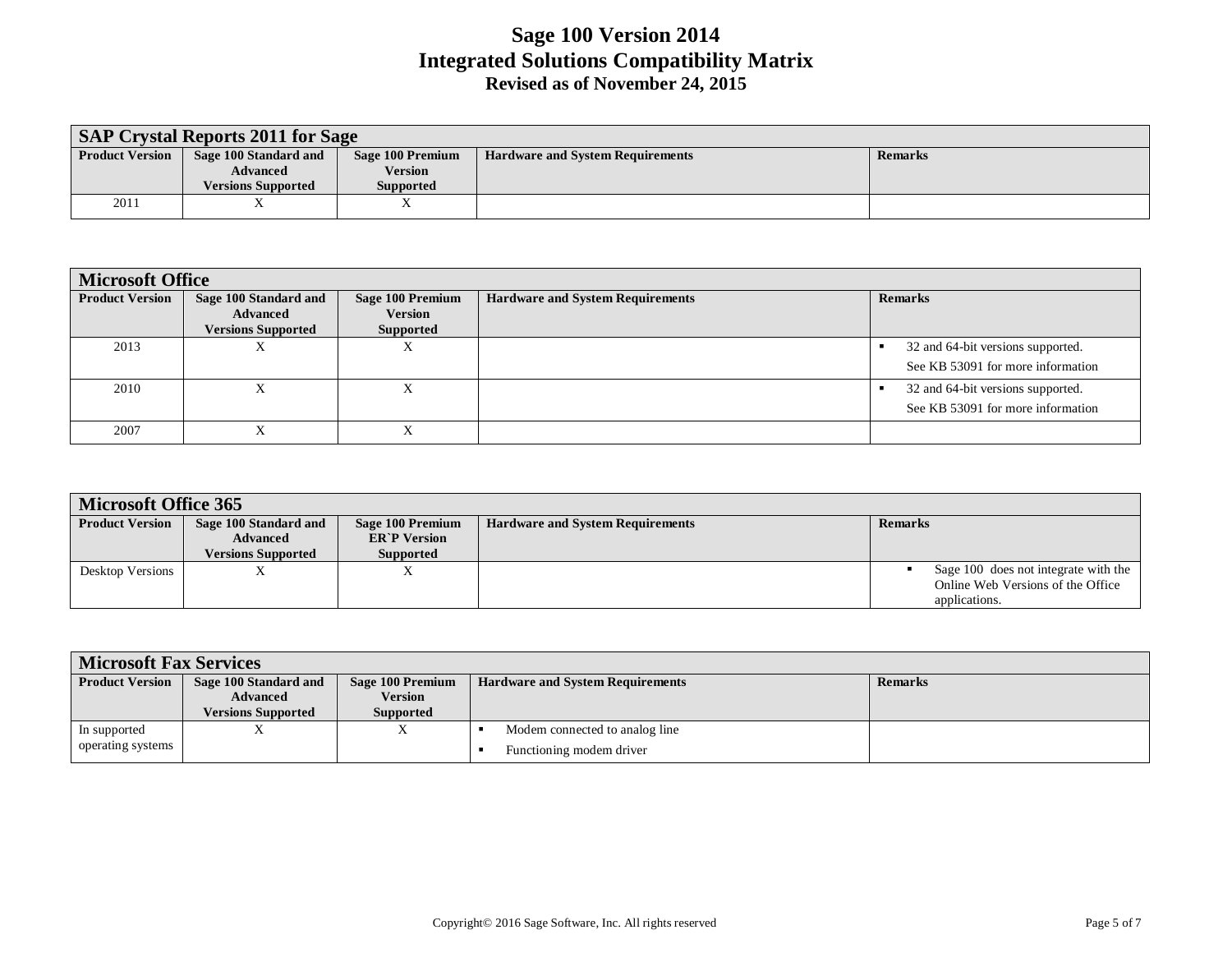|                | Sage Exchange Credit Card Processing, powered by Sage Payment Solutions |                        |                                         |                                               |  |  |
|----------------|-------------------------------------------------------------------------|------------------------|-----------------------------------------|-----------------------------------------------|--|--|
| Product        | Sage 100 Standard                                                       | Sage 100               | <b>Hardware and System Requirements</b> | <b>Remarks</b>                                |  |  |
| <b>Version</b> | and Advanced                                                            | <b>Premium Version</b> |                                         |                                               |  |  |
|                | <b>Versions Supported</b>                                               | <b>Supported</b>       |                                         |                                               |  |  |
| All (Web       | л                                                                       |                        |                                         | To apply for a merchant account, contact your |  |  |
| service)       |                                                                         |                        |                                         | Sage Customer Account Manager at: 800-854-    |  |  |
|                |                                                                         |                        |                                         | 3415. For more information, go to:            |  |  |
|                |                                                                         |                        |                                         | http://na.sage.com/us/sage-payment-solutions  |  |  |

| Sage 100 Sales Tax. Powered by AvaTax |                          |                  |                                         |                                   |  |
|---------------------------------------|--------------------------|------------------|-----------------------------------------|-----------------------------------|--|
| <b>Product Version</b>                | Sage 100 Standard and    | Sage 100 Premium | <b>Hardware and System Requirements</b> | <b>Remarks</b>                    |  |
|                                       | <b>Advanced</b>          | <b>Version</b>   |                                         |                                   |  |
|                                       | <b>Version Supported</b> | <b>Supported</b> |                                         |                                   |  |
|                                       |                          |                  |                                         | For connector information, go to: |  |
|                                       |                          |                  |                                         | www.avalara.com                   |  |

| Sage 100 Intelligence Reporting - 2014 |                                                                       |                                                               |                                                                                                                                                                                                                                                                                                     |                                                                                                                                                                                                                                                                                                                                                                                   |  |
|----------------------------------------|-----------------------------------------------------------------------|---------------------------------------------------------------|-----------------------------------------------------------------------------------------------------------------------------------------------------------------------------------------------------------------------------------------------------------------------------------------------------|-----------------------------------------------------------------------------------------------------------------------------------------------------------------------------------------------------------------------------------------------------------------------------------------------------------------------------------------------------------------------------------|--|
| <b>Product Version</b>                 | Sage 100 Standard and<br><b>Advanced</b><br><b>Versions Supported</b> | <b>Sage 100 Premium</b><br><b>Version</b><br><b>Supported</b> | <b>Hardware and System Requirements</b>                                                                                                                                                                                                                                                             | <b>Remarks</b>                                                                                                                                                                                                                                                                                                                                                                    |  |
| 7.3.1                                  | л                                                                     |                                                               | Systems: Windows 7, Windows 8, Windows 8.1, Windows Server<br>2008, Windows Server 2008 R2, Windows Server 2012, Windows<br>Server 2012 R2 and Windows Terminal Server.<br>Citrix Windows 7 and Citrix Server 2012<br>Hardware: CPU > 1 GHZ Dual Core<br>Memory: 2 GB RAM<br>Hard Drive Space: 2 GB | Intelligence requires Microsoft Excel 2007,<br>2010, or 2013 (32 and 64 bit).<br>Office 365 is not supported.<br>Installs automatically with Sage 100<br>Workstation setup, reminder to make sure<br>Excel is installed and activated <b>before</b><br>installing workstation setup, please see the<br>Sage 100 Installation and System<br>Administrator's Guide for more details |  |

| <b>Sage Budgeting and Planning</b> |                           |                  |                                         |         |  |
|------------------------------------|---------------------------|------------------|-----------------------------------------|---------|--|
| <b>Product Version</b>             | Sage 100 Standard and     | Sage 100 Premium | <b>Hardware and System Requirements</b> | Remarks |  |
|                                    | Advanced                  | Version          |                                         |         |  |
|                                    | <b>Versions Supported</b> | <b>Supported</b> |                                         |         |  |
| All versions                       |                           |                  |                                         |         |  |